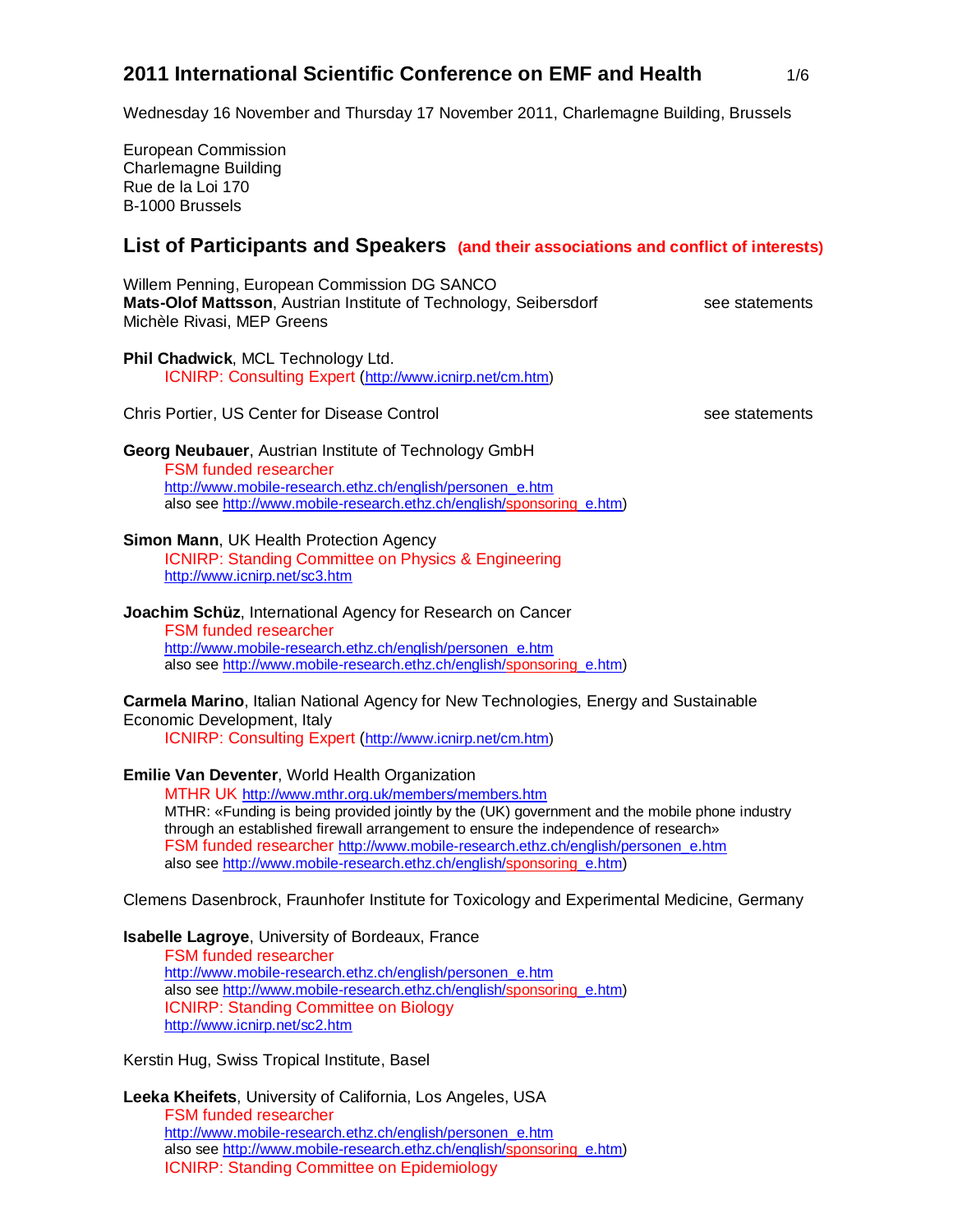# 2/6

### **Leeka Kheifets**, Cont. see statements and the set of the seed of the seed statements and see statements and the seed of the seed of the seed of the seed of the seed of the seed of the seed of the seed of the seed of the s

http://www.icnirp.net/sc1.htm Leeka Kheifets formerly worked at EPRI, the research arm of the electric utility industry, in Palo Alto, CA, and she still receives research support from EPRI. (MWN, November 2006)

**Jukka Juutilainen**, University of Kuopio, Finland

ICNIRP: Standing Committee on Biology http://www.icnirp.net/sc2.htm

**Peter Achermann**, University of Zürich, Switzerland

Member of IT'IS Foundation Board (Vice President) http://www.itis.ethz.ch/who-we-are/foundation-board/executive-board/ FSM funded researcher http://www.mobile-research.ethz.ch/english/personen\_e.htm also see http://www.mobile-research.ethz.ch/english/sponsoring\_e.htm)

**James Rubin** see statements and the seed of the seed of the seed of the seed of the seed of the seed of the seed of the seed of the seed of the seed of the seed of the seed of the seed of the seed of the seed of the seed

# **Anssi Auvinen**, Radiation and Nuclear Safety Authority

http://onlinelibrary.wiley.com/doi/10.1002/bem.20716/abstract (Author Information – Conflict of

Interest):

Anssi Auvinen receives research funding for the Finnish COSMOS component from the research programme of the National Technology Agency with contributions from network operators (TeliaSonera and Elisa) and Nokia. AA was the PI of the Finnish component of the Interphone consortium that was funded through the Fifth EU Framework programme, with partial funding from the Mobile Manufacturers Forum and the GSM Association (with UICC as the firewall)

**Maria Rosaria Scarfi**, CNR-Institute for Electromagnetic Sensing of Environment, Italy ICNIRP: Consulting Expert (http://www.icnirp.net/cm.htm)

# **Zenon Sienkiewicz**, UK Health Protection Agency

ICNIRP: Main Commission Standing Committee on Biology: http://www.icnirp.net/sc2.htm MTHR UK http://www.mthr.org.uk/members/members.htm

# Elisabeth Cardis, CREAL, Spain

**Christoffer Johansen**, Danish Cancer Society **See Statements** see statements Heikki Hämalainen, University of Turku, Finland Jorgen Bach Andersen, Aalborg University, Denmark

**Norbert Leitgeb**, Graz University of Technology, Austria ICNIRP: Consulting Expert (http://www.icnirp.net/cm.htm)

Paolo Ravazzani, CNR Milan, Italy

# **Maria Feychting**, Karolinska Institutet, Sweden,

ICNIRP: Main Commission Standing Committee on Biology: http://www.icnirp.net/sc2.htm FSM funded researcher http://www.mobile-research.ethz.ch/english/personen\_e.htm also see http://www.mobile-research.ethz.ch/english/sponsoring\_e.htm)

# **Niels Kuster**, IT'IS, Switzerland

IT'IS Executive Board (Director) http://www.itis.ethz.ch/who-we-are/foundation-board/executive-board/ IT'IS Funding: http://www.itis.ethz.ch/who-we-are/funding/ FSM funded researcher http://www.mobile-research.ethz.ch/english/personen\_e.htm

also see http://www.mobile-research.ethz.ch/english/sponsoring\_e.htm)

Note: The WHO was aware of Niels Kuster's connections to the phone industry and therefore was invited to participate in the May 2011 IARC meeting only as a "specialist" with no voting rights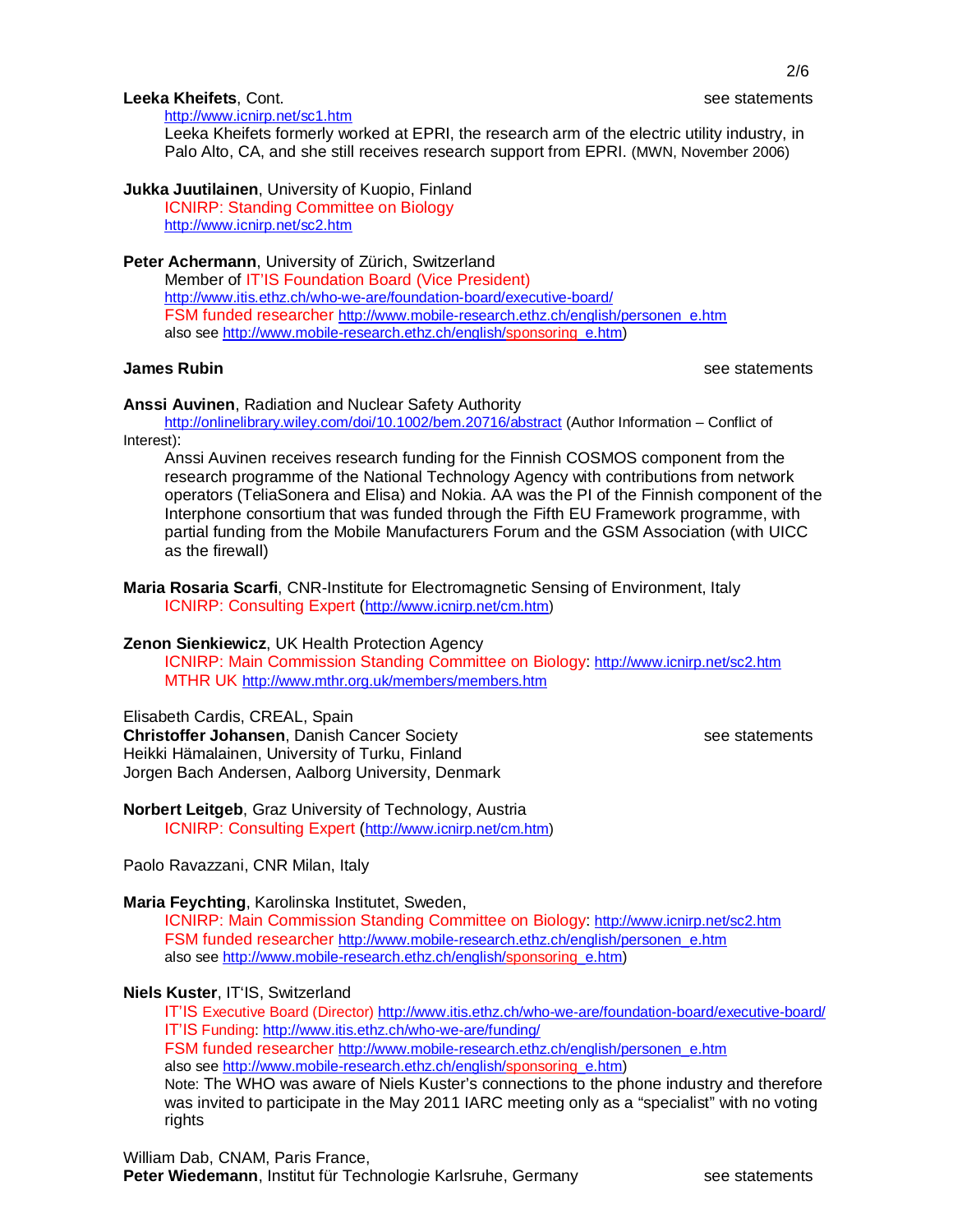### **Session 1:**

## **Introduction, Horizontal topics, General outline**

Chair: Peter Achermann, University of Zürich, Switzerland; Theodros Samaras, Aristotle University of Thessaloniki, Greece

**Peter Achermann**, University of Zürich, Switzerland Member of IT'IS Foundation Board (Vice President) http://www.itis.ethz.ch/who-we-are/foundation-board/executive-board/ FSM funded researcher http://www.mobile-research.ethz.ch/english/personen\_e.htm also see http://www.mobile-research.ethz.ch/english/sponsoring\_e.htm)

# **Session 2:**

# **The main sources of uncertainty in EMF health research and how they are addressed?**

Chair: Simon Mann, UK Health Protection Ageny Rapporteur; Rüdiger Matthes, German Federal Office for Radiation Protection

**Simon Mann**: ICNIRP: Standing Committee on Physics & Engineering http://www.icnirp.net/sc3.htm **Rüdiger Matthes**: ICNIRP: Main Commission, Vice-Chairperson http://www.icnirp.net/commission.htm

#### **Session 3:**

## **Current state of knowledge – Where are the areas of scientific consensus (consistency, coherence)**

Chair: Emilie Van Deventer, WHO Rapporteur; Martin Röösli, University of Basel, Switzerland **Emilie Van Deventer**

MTHR UK http://www.mthr.org.uk/members/members.htm

MTHR: «Funding is being provided jointly by the (UK) government and the mobile phone industry through an established firewall arrangement to ensure the independence of research» FSM funded researcher http://www.mobile-research.ethz.ch/english/personen\_e.htm also see http://www.mobile-research.ethz.ch/english/sponsoring\_e.htm) **Martin Röösli** see statements

FSM funded researcher http://www.mobile-research.ethz.ch/english/personen\_e.htm also see http://www.mobile-research.ethz.ch/english/sponsoring\_e.htm)

#### **Session 4:**

### **What are the areas of scientific inconsistency and knowledge gaps?**

Chair: Anssi Auvinen, Radiation and Nuclear Safety Authority, Finland Rapporteur; Hannu Norppa, Finnish Institute of Occupational Health

#### **Anssi Auvinen**

http://onlinelibrary.wiley.com/doi/10.1002/bem.20716/abstract (Author Information – Conflict of Interest):

Anssi Auvinen receives research funding for the Finnish COSMOS component from the research programme of the National Technology Agency with contributions from network operators (TeliaSonera and Elisa) and Nokia. AA was the PI of the Finnish component of the Interphone consortium that was funded through the Fifth EU Framework programme, with partial funding from the Mobile Manufacturers Forum and the GSM Association (with UICC as the firewall)

#### **Session 5:**

#### **Lessons learned and recommendations for the future**

Chair and moderator: Paolo Ravazzani, CNR Milan, Italy, Rapporteur: Mats-Olof Mattsson, Austrian Institute of Technology, Seibersdorf

#### **Conference Scientific Steering Group**

Chair: Paolo Ravazzani SCENIHR members: Mats-Olof Mattsson, Joachim Schüz, Anssi Auvinen, Hannu Norppa Other members: Emilie Van Deventer, Isabelle Lagroye, Chris Portier, Peter Achermann, Simon Mann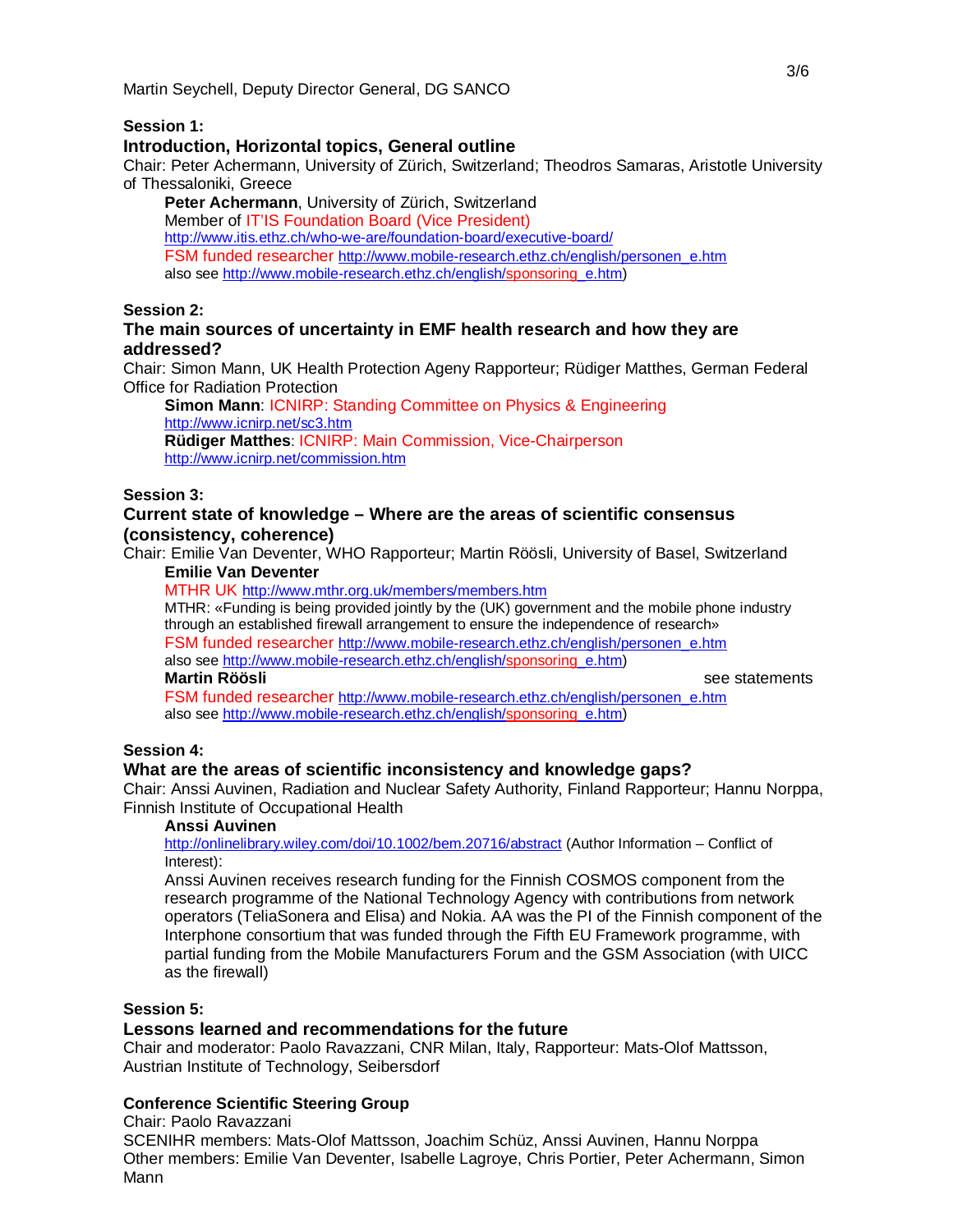# **2011 International Scientific Conference on EMF and Health**

Wednesday 16 November and Thursday 17 November 2011, Charlemagne Building, Brussels

Hereafter, **a collection of statements** that have been made in the past by participants in the above conference.

### **CHRIS PORTIER**

… «He *(Repacholi)* misrepresented the conclusions of the expert panel he assembled to complete the WHO's Environmental Health Criteria on power-frequency EMF health risks, as pointed out by NIEHS Associate Director **Chris Portier; Up to half, if not more, of the WHO's EMF project's funding came from industry**.»

MWN XXVI, No. 9, November 17, 2006

… «In the summer of 2001, an IARC panel unanimously classified EMFs as a possible human carcinogen, … **One of those who argued for the stronger classification was Chris Portier** of the US NIEHS.» MWN, December 2004

… «Portier, who runs NIEHS' Environmental Toxicology Program, had pushed to upgrade the EMF threat at IARC to "probable" carcinogen **but then forgot all about it back at home. It's as if Portier were playing some kind of intellectual parlor game** — "Let me see if I can out-argue those who say EMFs are harmless"— but he seems to feel no moral responsibility to use his position of authority at NIEHS to protect the children.» MWN, December 2004

… «The net result is that the WHO and NIEHS continue to endorse the current international exposure standards that do nothing to protect against a cancer risk. Repacholi, Kheifets and **Portier are in effect telling mothers and fathers that their children could be safely exposed up to 1,000 mG all day, every day**. By any measure, an irresponsible recommendation for those charged with protecting public health.» MWN Vol XXIV, No. 1, December 2004

#### **LEEKA KHEIFETS**

… «The net result is that the WHO and NIEHS continue to endorse the current international exposure standards that do nothing to protect against a cancer risk. Repacholi, **Kheifets** and Portier **are in effect telling mothers and fathers that their children could be safely exposed up to 1,000 mG all day, every day**. By any measure, an irresponsible recommendation for those charged with protecting public health.» MWN Vol XXIV, No. 1, December 2004

#### **JAMES RUBIN**

… «A recent review of 30 studies into electrical sensitivity by Dr James Rubin at the King's College London School of Medicine **found no evidence that electrical fields cause ill health**. **This study** and one being carried out at the University of Essex into whether attention span and memory are affected by exposure to a mobile phone mast have **received £750,000 from the Government and telecommunications industry**.» …

The Telegraph, November 8, 2005

… «Doubts about Electrosensitivity. James Rubin of Kings College London: «There is no robust evidence that there is a direct link [between reported symptoms and EMFs], and there is reasonably robust evidence that there is no link.» **Rubin believes that the symptoms are real, but the causes are psychological rather than physiological**. Rubin was a speaker at last September's conference *(London, September 8 & 9, 2008)*, "EMF & Health – A Global Issue - Exploring Appropriate Precautionary Approaches". See also his paper: "Electrosensitivity: A Case for Caution with Precaution."» MWN, April 25, 2009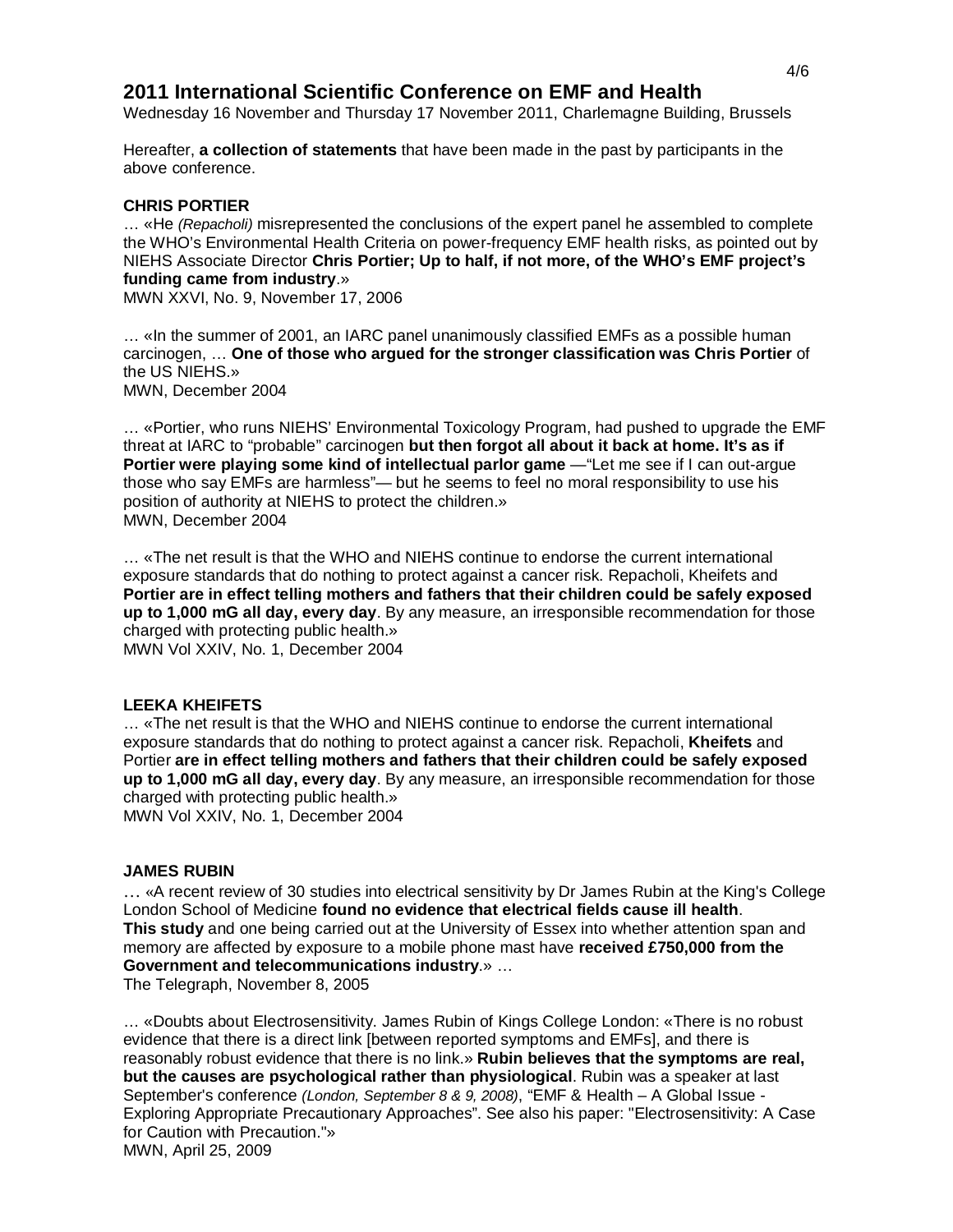#### **MATS-OLOF MATTSSON**

… «Mild and Hardell, joined by Drs. Michael Kundi of the University of Vienna and **Mats-Olof Mattson** *(now at the Austrian Institute of Technology in Seibersdorf)*, who like Hardell is at Örebro University, **will offer a detailed critique of the SSI** *(= Swedish Radiation Protection Authority)* report. *(\*)* "Mobile Telephones and Cancer: Is There Really No Evidence of an Association?" will appear in the International Journal of Molecular Medicine. The SSI report at the center of the controversy was written by Drs. John Boyce Jr. and Joseph McLaughlin of the International Epidemiology Institute in Rockville, MD.»

MWN, Vol XXIII, No. 2, March/April 2003

#### **MATS-OLOF MATTSON**, Cont.

*(\*) These two epidemiologists were co-authors of the Danish cohort study by Johansen et al, which is among the reviewed studies. The Danish Cancer Fund, two Danish mobile phone net operators and IEI financed this study …*

#### **CHRISTOFFER JOHANSEN**

… «Late last year *(2006)*, Schüz and **Johansen** updated their analysis of a Danish cohort and **concluded that it provides "evidence that any large association of risk of cancer and cellular telephone use can be excluded**."

MWN, Vol. XXVII, No. 5, April 2007

… «Schüz said that his outlook on long-term risk is largely based, not on Interphone, but on his and Johansen's Danish cohort studies and especially on their more recent analysis of the incidence of brain tumors in the Nordic countries, published late last year. **Neither points to an increase in brain tumors among the general population**.» MWN, June 9, 2010

#### **PETER WIEDEMANN**

… «In the EMF field, Germany's Peter Wiedemann leads the charge with the **financial support of T-Mobile**. Using the results of his surveys on people's perceptions of mobile-phone health risks, he tries to convince policy makers that **the precautionary principle can do more harm than good**. Here's the nub of his argument as expressed in a letter to EMBO Reports, a European journal: "Subjects who received information about precautionary measures [for RF radiation from mobile phones] expressed a higher perception of risk than subjects who did not receive the information." Wiedemann calls this finding "counter-intuitive." We disagree. It's a logical reaction to information that the phones may be more dangerous than people previously thought.

In one of his papers *(Journal of Risk Research, Vol. 9, Issue 4, 2006, DOI 10.1080/1366987060080211: "The Impacts of Precautionary Measures and the Disclosure of Scientific Uncertainty on EMF Risk Perception and Trust")*, Wiedemann observed, "**Our study indicates that people feel more threatened by the so-called 'electrosmog' when precautionary measures mention the need for increased protection of sensitive locations**." While he was writing about RF radiation from cell phone towers near day-care centers, schools and hospitals, it's easy to see how the ENA, the Australian trade association, found a way to argue that ARPANSA should drop requirements for warning signs from its new standard. Wood and ARPANSA seem to have had no problem accepting this line of **phony reasoning**.»

… «as the cell phone controversy took off, a convenient school of thinking emerged, led by Peter Wiedemann, a German researcher with ties to the mobile phone industry. It argues that **warnings about RF health risks do more harm than good because people can get scared**.» … MWN, June 11, 2009

### **MARTIN RÖÖSLI**

… «"The pattern of results looks to me as though **there isn't a causal relationship in term of increased risk with long-term use**," Martin Röösli told Microwave News. Röösli, of the Swiss Tropical and Public Health Institute at the University of Basel, ran the Swiss component of CEFALO.» …

MWN, July 27 & 28, 2011